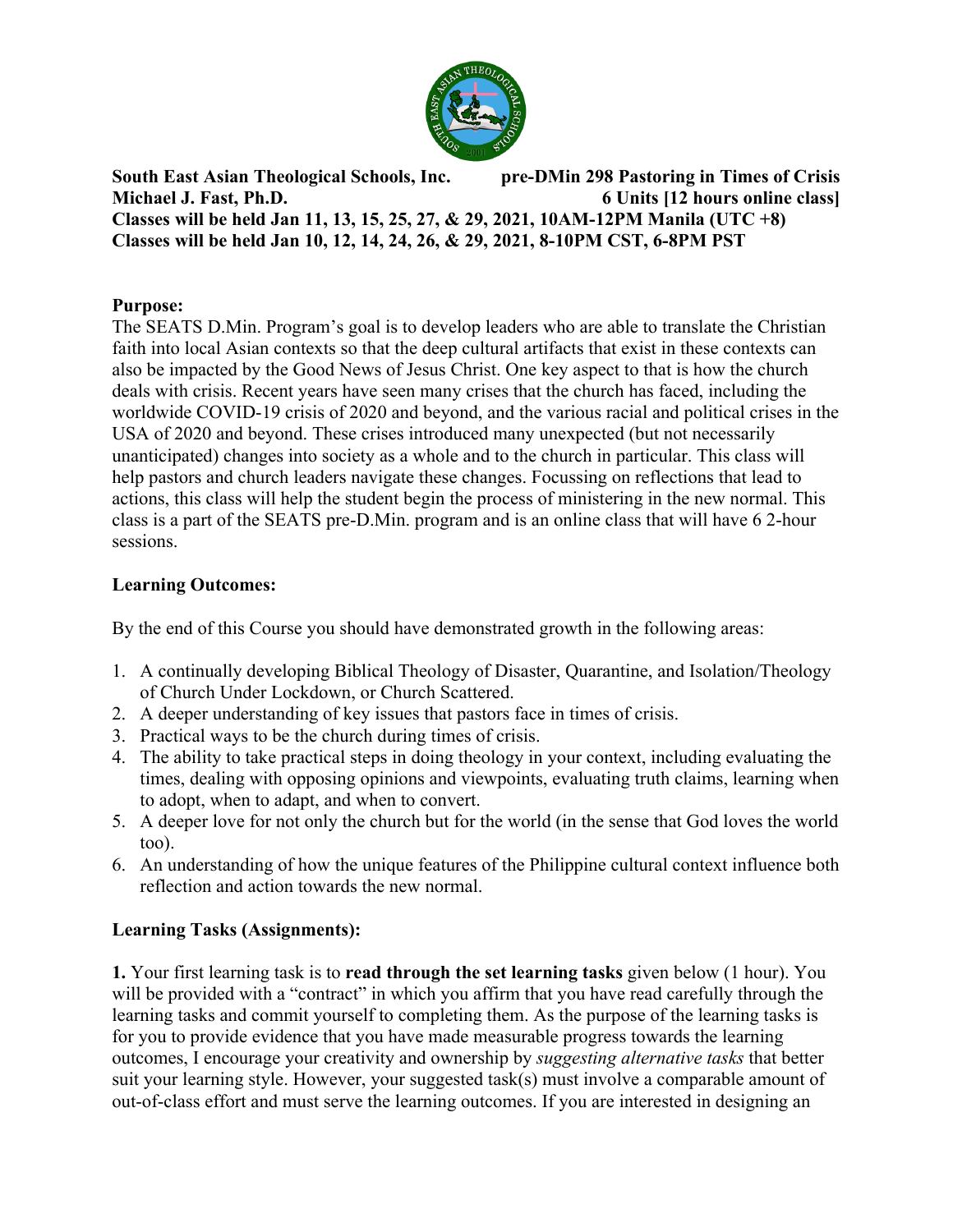alternative learning task or tasks, I encourage you to speak with me, and I will assist you in the process.

### **2. Choose one of the following:**

- a. **Document what your church is doing during the various government-mandated responses for COVID-19.** Be specific. Discuss what has been harder. Discuss what has been easier. Discuss things that you stopped doing that were regular before. Discuss what new things you have done that haven't been done before. Think about how your COVID-19 experience will impact your church in the future. *Output: 5 pages.*
- b. **Document how your church is dealing with social issues.** Be specific. *Output: 5 pages.*

**3. Read the five articles** (Baer, Blanchard et al, Crouch et al, Nieuwhof, and Payne) that make predictions on the directions this prolonged uncertainty may take. Do you agree with what the articles are saying? Do you disagree? What do you think are going to be long-term effects of this crisis? What are the implications of that for the way you do ministry? *Output: 5 pages.*

**4. Journal your pandemic experience.** How do you get most of your information about the pandemic? News? Social Media? Presidential Addresses? Blog posts? Bible? Online learning? Sermons from other churches? What can you celebrate? What have you done well? What do you think Jesus would say to you right now? If you need help in knowing what to write, use Haritz' "Debriefing-Writing Prompts" as a guide. *Output: 300 words per day = 1200 words total (5 pages).* 

**5. Create a series of VLOGs for your church.** What are you doing to help your church members cope with the crisis? *Output: DMin Students: Create 10 ten-minute VLOGs for your church to use during this crisis. MMin/DiplMin Students: 10 5-minute VLOGs for your church to use during this crisis.* 

# **6. Choose one of the following:**

- *a.* Some are saying that the government is restricting freedoms by making churches close. Some churches in the USA have violated laws by remaining open. What do you think? When is it right for a church to violate the law? When is it not right to violate the law? What if being the church and government regulations are in conflict? At what point can we disobey man rather than God? Please include biblical, theological, and cultural aspects in your response. *Output: 5 pages.*
- b. There has been a lot of talk in the church about social issues such as racism, critical race, theory, corruption, etc. What do you think? How does your church engage these social crises? What theories should churches use as the basis for their engagement or lack thereof? Is it possible for a church to be interested in social issues without using social theories? I have included some resources below to help you understand some of the issues (see articles by Eaton, Fitch, Hamron, Keller, and Stackhouse). *Output: 5 pages.*

# **7. Group discussions will be an integral part of each class session.**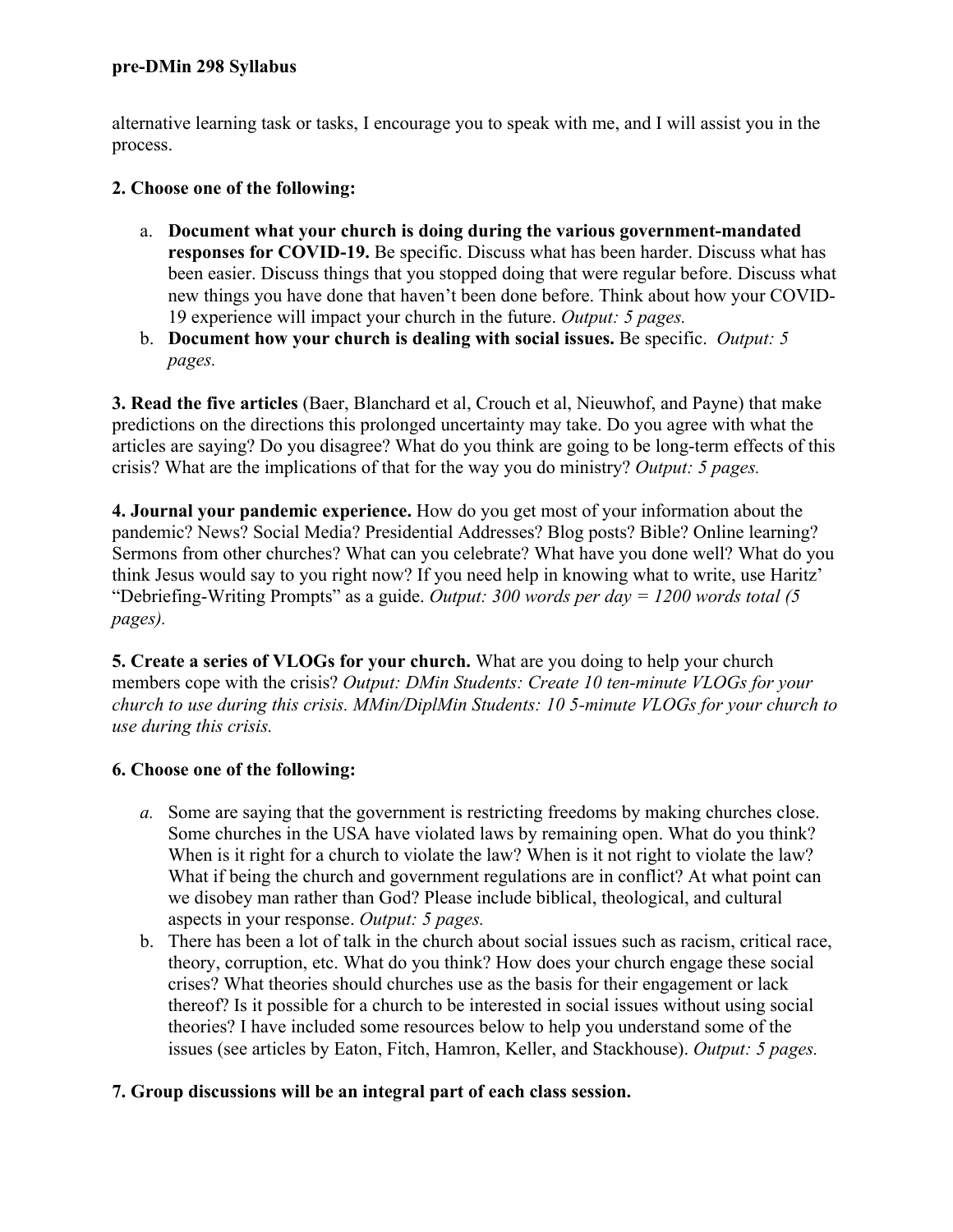### **Learning Activities:**

As time permits, we will seek to investigate some or all of the following:

- Biblical Theology of Disaster, Quarantine, and Isolation. Theology of Church Under Lockdown, or Church Scattered, including Vencer's developments of church gathered and church scattered.
- Why does God allow suffering? Including Carl Sagan's cosmological timeline (Idea of unlimited eternity vs limited time)
- Lament.
- Philippine cultural artifacts.
- Practical ways to be the church during crisis.

As appropriate, class sessions will include some or all of the following:

- Personal testimonies, in which students will seek to connect great doctrines to their own
- spiritual experiences
- Small-group discussion of key issues through analytic, synthetic and evaluative questions
- Reflection on case studies in light of key theological issues
- Movie clips and theological reflection

## **Learning Resources:**

- Abante, R. (April 29, 2020). Something to think about... for my fellow pastors... [Facebook post]. Retrieved from https://www.facebook.com/reuben.abante/posts/10157613811302670
- American Bible Society. (2020) Trauma Healing Institute: Covid-19 response resources. Retrieved from https://www.philly.bible/disaster-relief
- Aten, J. D. (April 12, 2019). The radical power of lament. *Sojourners: faith in action for social justice*. Retrieved from https://sojo.net/articles/radical-power-lament
- Aten, J. & Annan, K. (n.d.). Coronavirus (COVID-19) Church Planning Template. Wheaton College Humanitarian Disaster Institute. Retrieved from https://www.wheaton.edu/media/humanitarian-disaster-institute/Coronavirus-Church-Planning-Template.pdf
- Aten, J., & Boan, D. (2012). Tip sheet: Disaster spiritual care points of consensus. Wheaton, IL: Humanitarian Disaster Institute, Wheaton College.
- Baer, M. (2020). Welcome, New Pastor, to Our Empty Church. *Christianity Today*. Retrieved from https://www.christianitytoday.com/news/2020/april/church-hiring-pastor-jobsearch-coronavirus.html
- Blanchard, D., Crouch, A., Hart, J., Kauffmann, S., and Nardella, J. L. (2020) Strategies for Winter: Redemptive Leadership in Survival Times. *The Praxis Journal.* April 23, 2020. Retrieved from https://journal.praxislabs.org/strategies-for-winter-redemptive-leadershipin-survival-times-f15a7791035a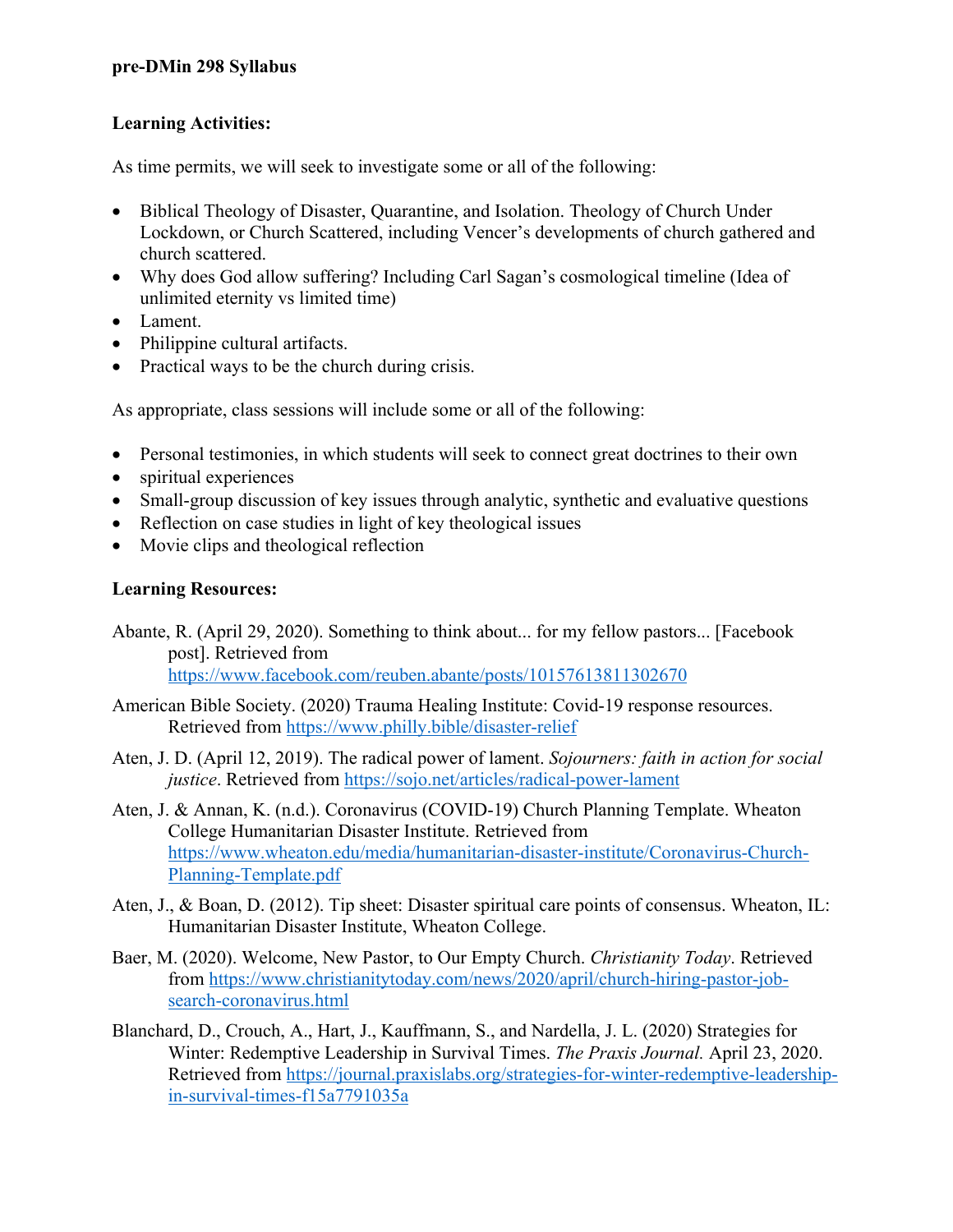- Crouch, A., Keilhacker, K., and Blanchard, D. (2020). Leading Beyond the Blizzard: Why Every Organization Is Now a Startup. *The Praxis Journal.* March 20, 2020. Retrieved from https://journal.praxislabs.org/leading-beyond-the-blizzard-why-every-organization-isnow-a-startup-b7f32fb278ff
- Dyer, J. (2020). What is an (online, virtual, broadcast, local) church? Some helpful distinctions. Retrieved from https://j.hn/what-is-an-online-virtual-broadcast-local-church-somehelpful-distinctions/
- Eaton, J. (September 2020). Hope for a Racially divided nation. Converge Point Magazine. Retrieved from https://converge.org/point-magazine/story/september-2020/hope-for-aracially-divided-nation
- Fitch, D. (August 24, 2020). Tim Keller, David Fitch, and Justice. *Jesus Creed: A Blog by Scot McKnight. Christianity Today Blog Forum.* Retrieved from https://www.christianitytoday.com/scot-mcknight/2020/august/tim-keller-david-fitchand-justice.html
- Frost, M. (2020). 35 ways to love your neighbors right now. April 16, 2020. Retrieved from https://mikefrost.net/35-ways-to-love-your-neighbors-right-now/
- Hamren, K. (July 3, 2020). Social Justice, Critical Race Theory, Marxism, and Biblical Ethics: Looking at Marxism and Critical Race Theory in light of the problem of racism in America. *The Exchange with Ed Stetzer. Christianity Today Blog Forum.* Retrieved from https://www.christianitytoday.com/edstetzer/2020/june/reflections-from-christianscholar-on-social-justice-critic.html
- Hartz, S. (2006-2017). "Debriefing Writing Prompts." Retrieved from http://www.saritahartz.com/wp-content/uploads/2020/04/Debriefing-Writing-Prompts-Sarita-Hartz.pdf?x59274
- Joel News. How the early church handled two devastating epidemics. Retrieved from https://learn.tearfund.org/~/media/files/tilz/covid19/how-to-handle-epidemics-as-achristian.pdf?la=en
- Laxton, J. (May 5, 2020). Three Questions Sufferers Ask Jesus; Three Responses Jesus Gives. Retrieved from https://www.christianitytoday.com/edstetzer/2020/may/three-questionssuffers-ask-jesus-three-responses-jesus-giv.html
- Laxton, J. (May 6, 2020). Short-Term and Long-Term Effects of COVID-19 on the Church in America. Retrieved from https://www.christianitytoday.com/edstetzer/2020/may/shortterm-and-long-term-effects-of-covid-19-on-church-in-a.html
- Milstein, G. (2019). Disasters, Psychological Traumas, and Religions: Resiliencies Examined. *Psychological Trauma: Theory, Research, Practice, and Policy, 11:*6, 559–562. http://dx.doi.org/10.1037/tra0000510559
- Ministry Brands. (2020). *Coping with COVID-19: Insights from Church Leaders*. Retrieved from https://info.ministrybrands.com/hubfs/%5BMB%5D%20COVID%20Infographics/%5B MIB%5D%20Coping%20with%20Covid-19%20Insights%20from%20Church%20Leaders%5B10072%5D.pdf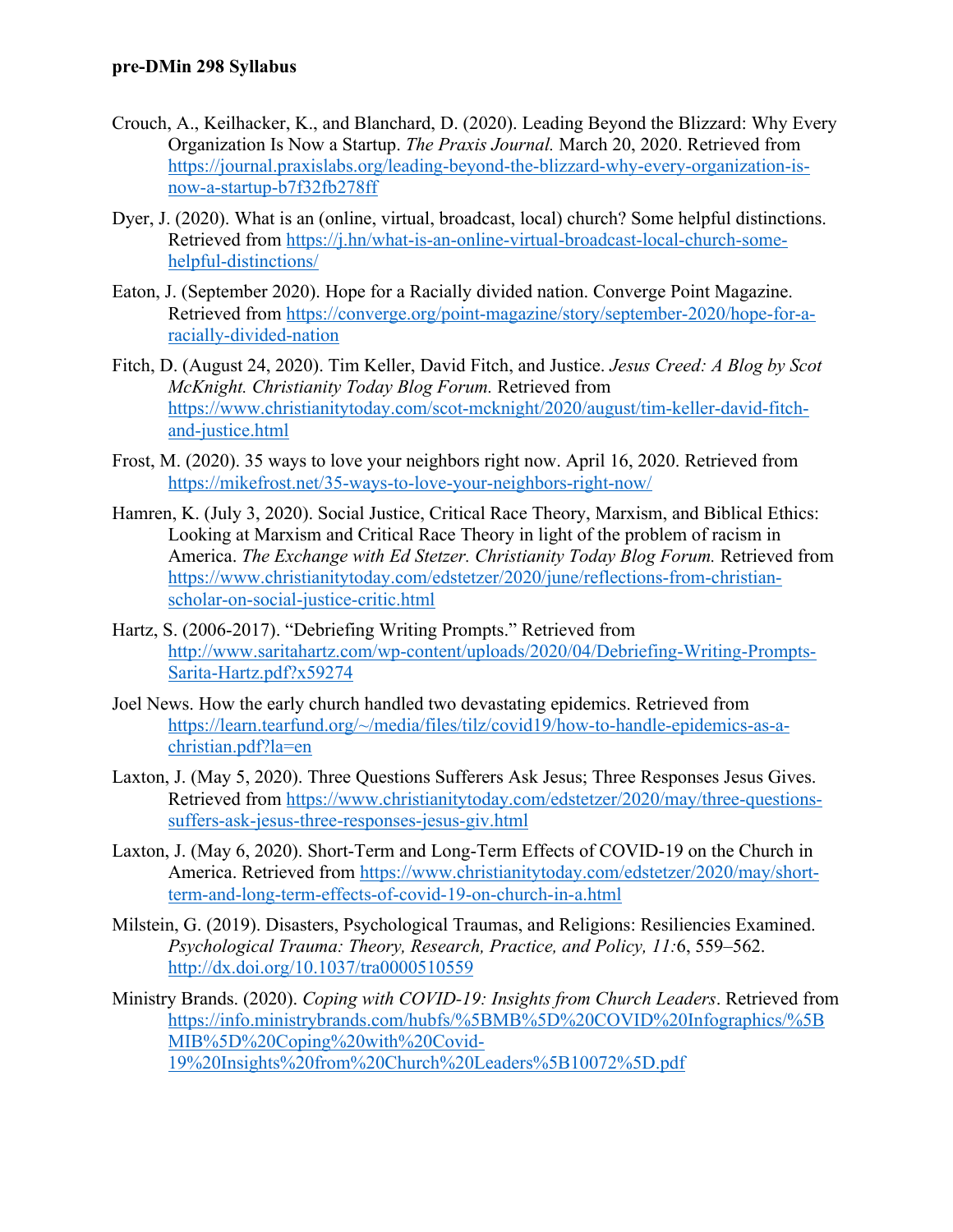- Nieuwhof, C. (2020). 3 shocking statistics that show how quickly, radically (and permanently?) Church is changing in 2020. *Carey Nieuwhof Blog.* Retrieved from https://careynieuwhof.com/3-statistics-that-show-how-quickly-radically-andpermanently-church-is-changing-in-2020/
- Payne, J. D. (April 23, 2020). Church in a Post-Pandemic Society: What if Nothing Changes? Retrieved from https://www.jdpayne.org/2020/04/church-in-a-post-pandemic-societywhat-if-nothing-changes/
- Pillay, J. (2020). COVID-19 Shows the Need to Make Church More Flexible. *Transformation 37*(4), pp. 266–275. Retrieved from https://journals.sagepub.com/doi/pdf/10.1177/0265378820963156
- Piper, J. (2020). *Coronavirus and Christ*. Wheaton: Crossway. Retrieved from https://document.desiringgod.org/coronavirus-and-christ-en.pdf
- Rah, Soong-Chan. (June 15, 2017). Lament is a necessary step toward healing. *Sojourners: faith in action for social justice*. Retrieved from https://sojo.net/articles/faith-action/lamentnecessary-step-toward-healing
- Stackhouse, J. (August 6, 2020). Postmodernity, Critical (Race) Theory, Cultural Marxism, and you: Part 1. Retrieved from https://contextbeyondtheheadlines.com/postmodernitycritical-race-theory-cultural-marxism-and-you-part-1/
- Stackhouse, J. (August 13, 2020). Postmodernity, Critical (Race) Theory, Cultural Marxism, and you: Part 2. Retrieved from https://contextbeyondtheheadlines.com/postmodernitycritical-race-theory-cultural-marxism-and-you-part-2/
- Stackhouse, J. (August 20, 2020). Postmodernity, Critical (Race) Theory, Cultural Marxism, and you: Part 3. Retrieved from https://contextbeyondtheheadlines.com/postmodernitycritical-race-theory-cultural-marxism-and-you-part-3/
- Stackhouse, J. (August 27, 2020). Postmodernity, Critical (Race) Theory, Cultural Marxism, and you: Part 4. Retrieved from https://contextbeyondtheheadlines.com/postmodernitycritical-race-theory-cultural-marxism-and-you-part-4/
- Stackhouse, J. (August 27, 2020). Postmodernity, Critical (Race) Theory, Cultural Marxism, and you: Responses. Retrieved from https://contextbeyondtheheadlines.com/postmodernitycritical-race-theory-cultural-marxism-and-you-responses/
- Tearfund. ([2020]). Lament: parts 1 and 2. Retrieved from https://learn.tearfund.org/~/media/files/tilz/covid19/covid-19-tearfund-bible-studylament-parts-1-and-2-en.pdf?la=en
- Tearfund. ([2020]). Generosity in a time of crisis. Retrieved from https://learn.tearfund.org/~/media/files/tilz/covid19/covid-19-tearfund-bible-studygenerosity-in-a-time-of-crisis-en.pdf?la=en
- Tearfund. ([2020]). Covid-19: Seven important roles churches can play. Retrieved from https://learn.tearfund.org/~/media/images/tilz/resources/covid19/tearfund-covid-19 response-7-roles-en.png?la=en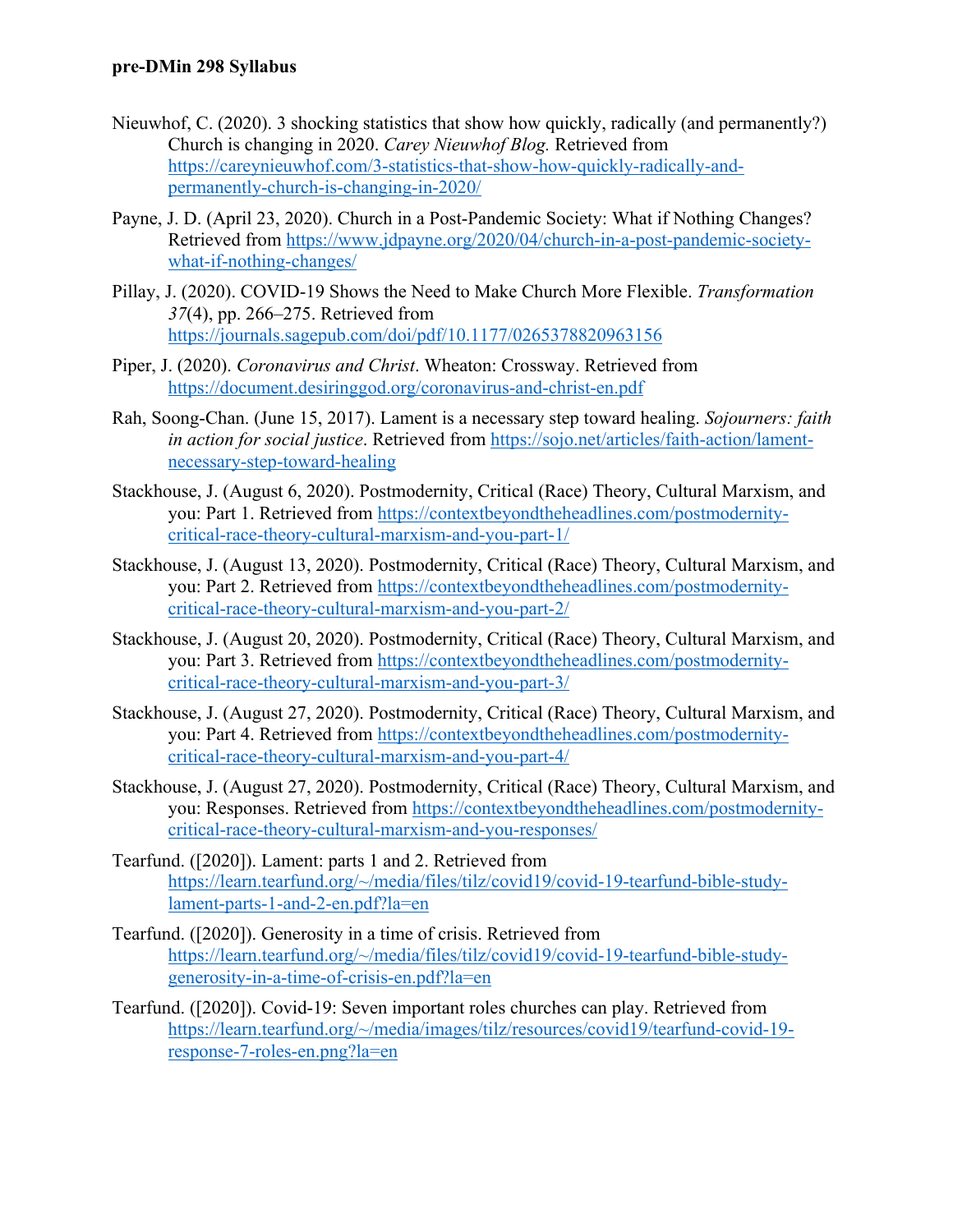- Tearfund. ([2020]). Creative use of digital technology. Retrieved from https://learn.tearfund.org/~/media/files/tilz/covid19/covid-19-tearfund-bible-studycreative-use-of-technology-en.pdf?la=en
- Valerio, R. & Heugh, G. (n.d.). A Christian perspective on COVID-19. *Tearfund*. Retrieved from https://learn.tearfund.org/~/media/files/tilz/covid19/achristianperspectiveoncovid19env20 .pdf?la=en
- Vencer, A. (2004). Church Scattered Church Gathered diagram. 04 Functional Church Powerpoint Presentation. Discipling a Whole Nation Faculty Institute.
- World Evangelical Alliance. The Holy Week in Lockdown: Reflecting on the cross and resurrection during a pandemic. ([2020]) Retrieved from https://covid19.worldea.org/wpcontent/uploads/2020/04/The-Holy-Week-In-Lockdown\_Devotional\_WEAEN-3.pdf

## *Websites:*

- Berkley Center for Religion, Peace and World Affairs. Faith and Covid-19 Resource Repository. https://learn.tearfund.org/~/media/files/tilz/covid19/faith-and-covid-19-resourcerepository.pdf?la=en
- Tearfund. (2020). COVID-19 Resources: Practical. https://learn.tearfund.org/en/resources/covid-19/

### *Videos:*

- Pentecostal World Fellowship World Missions Commission. PWF: Covid-19 recommendations for churches and global leaders. Retrieved from https://www.youtube.com/watch?v=ZPtGqy8T4-4
- Piper, J. God's (March 12, 2018) God's Sovereign plans behind your most unproductive days. Retrieved from https://www.desiringgod.org/interviews/gods-sovereign-plans-behindyour-most-unproductive-days
- Piper, J. (2020). John Piper on *Coronavirus and Christ*. Retrieved from https://youtu.be/cgfu6JLB\_XE
- Villanueva, F. (2020). Lament Sermon preached at Proclaim Christ Until He Comes Church on April 25, 2020. Retrieved from https://www.facebook.com/pcuhcc/videos/243727543629924/
- Wheaton Humanitarian Disaster Institute. https://www.youtube.com/channel/UCS0Jxw7Ppi4YbAkHJQF9b-g/videos

### **Mutual Commitments:**

Because this class is a pre-D.Min. class, the primary responsibilities lie on you, the student, in learning. This class is also conducted in a modular format, which means that many of the activities will need to be done by you outside of class. Having said that, I am fully committed to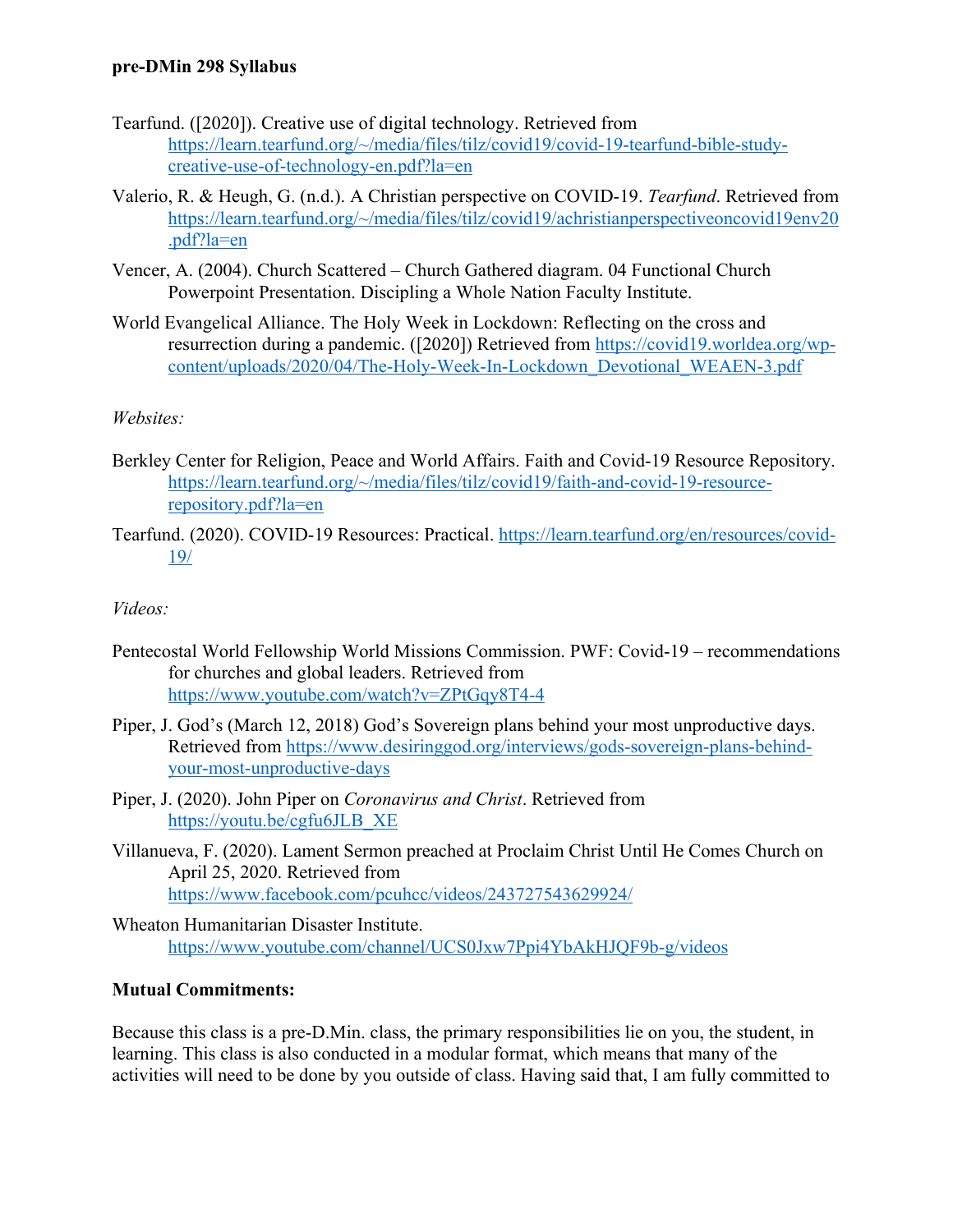helping you on your journey towards being the minister of the gospel that you would like to be! Here is what I am expecting from you and what you can expect from me as we journey together.

### *What I expect from you as an emerging leader in the service of Christ:*

- 1. I expect you to be diligent in preparing thoroughly for each session.
- 2. I expect you to submit work on time, or, if this is not possible, to request an extension adequately in advance of the deadline.
- 3. I expect you to participate fully and constructively in all course activities and discussions.
- 4. I expect you to show respect towards other students, being sensitive to national, cultural, gender and other individual differences, and listening courteously when others speak in class.
- 5. I expect you to provide accurate and constructive feedback on the course content and methodology that will help me as I teach this course and when I teach this material again in the future.

#### *My commitments to you are:*

- 1. I will prepare carefully for each class session.
- 2. I will encourage reciprocity and cooperation among you as a class of emerging leaders.
- 3. I will emphasize time on task, making the best use of the available time to promote quality learning.
- 4. I will promote active learning, respecting diverse talents and learning styles.
- 5. I will provide adequate opportunity outside of the class session times for you to discuss the course material with me.
- 6. I will do my best to provide prompt feedback on your work.

### **Online Class Requirements:**

Because this in an online class, students will have some extra steps to follow in completing the requirements.

- Zoom app. The zoom app can be downloaded for free from https://zoom.us/download. It is available for computers, tablets, and phones.
- Because this is the most convenient time for both the teacher and the students:
	- o Classes will be held Jan 11, 13, 15, 25, 27, & 29, 2021, 10:00AM-12:00PM Manila  $(UTC + 8)$
	- o Classes will be held Jan 10, 12, 14, 24, 26, & 29, 2021, 8:00-10:00PM Saskatoon CST
	- o Classes will be held Jan 10, 12, 14, 24, 26, & 29, 2021, 6:00-8:00PM Sacramento **PST**
- Assignments must be submitted via email to seatsinc@gmail.com.

### **Contact Information:**